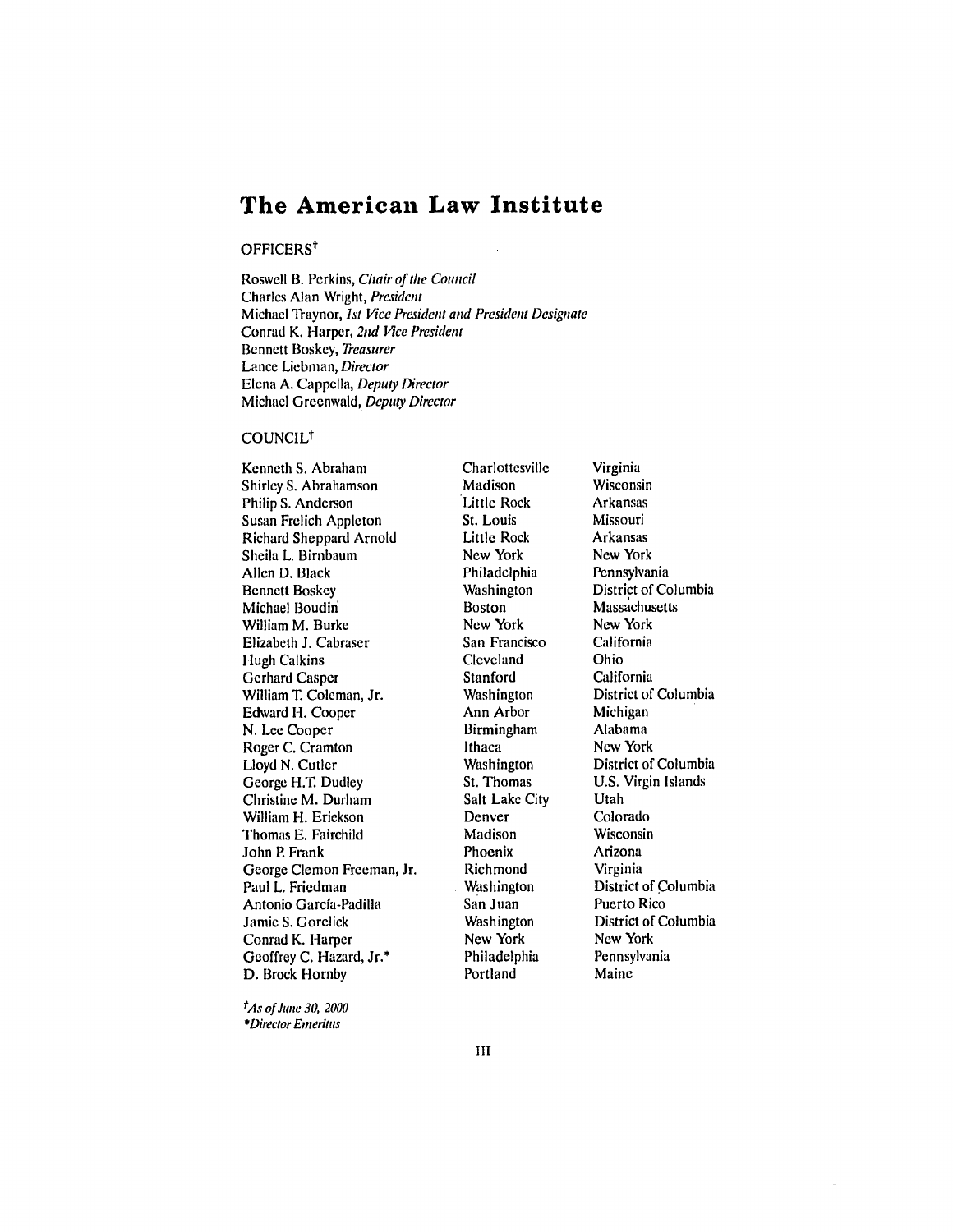# **COUNCIL**

Vester T. Hughes, Jr. Mary Kay Kane Nicholas deB. Katzenbach Herma Hill Kay Carolyn Dineen King Carolyn B. Lamm Pierre N. Leval Betsy Levin Hans A. Linde Martin Lipton Robert MacCrate Margaret H. Marshall John W. Martin, Jr. John **J.** McKetta, III Vincent L. McKusick Daniel J. Meltzer Robert H. Mundheim Roswell B. Perkins Ellen Ash Peters Louis H. Pollak Roberta C. Ramo Ernest **J.** Sargeant Mary M. Schroeder Sherwin P. Simmons Win. Reece Smith, Jr. Robert A. Stein John T. Subak Michael Traynor Bill Wagner Patricia M. Wald Elizabeth Warren William H. Webster George Whittenburg Herbert P. Wilkins James H. Wilson, Jr. Charles Alan Wright

Dallas San Francisco Princeton Berkeley Houston Washington New York Washington Salem New York New York Boston Boca Grande Austin Portland **Cambridge** New York New York Hartford Philadelphia Albuquerque Boston Phoenix Miami Tampa Chicago Philadelphia San Francisco Tampa The Hague Cambridge Washington Amarillo Boston Atlanta Austin

Texas California New Jersey California Texas District of Columbia New York District of Columbia Oregon New York New York **Massachusetts** Florida Texas Maine Massachusetts New York New York **Connecticut** Pennsylvania New Mexico **Massachusetts** Arizona Florida Florida Illinois Pennsylvania California Florida Netherlands Massachusetts District of Columbia **T**exas Massachusetts Georgia Texas

*Emeritus* Councii *Members*

Joseph F. Johnston Hale McCown Lawrence E. Walsh Birmingham Lincoln Oklahoma City Alabama Nebraska Oklahoma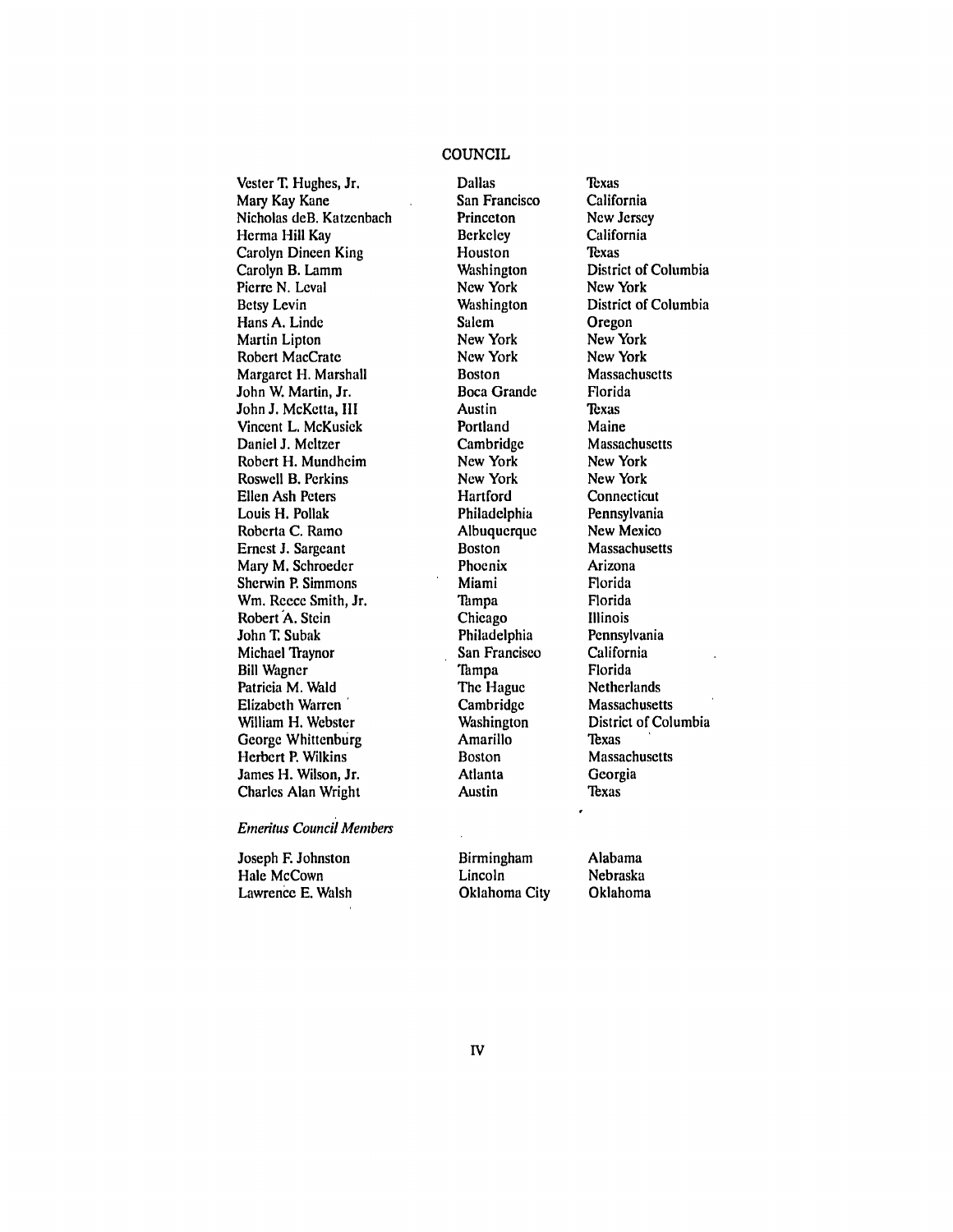## REPORTER

CHARLES W. WOLFRAM, Cornell Law School, Ithaca, New York

#### ASSOCIATE REPORTERS

JOHN LEUBSDORF, Rutgers University Law School, Newark, New Jersey

THOMAS D. MORGAN, George Washington University Law School, Washington, District of Columbia

**LINDA** S. MuLLENIx, The University of Texas School of Law, Austin, Texas [from **1989** to **1993]**

# ADVISERSf

 $\mathbf{r}$ 

PHILIP S. ANDERSON, Little Rock, Arkansas

WILLIAM J. BRENNAN, III, Princeton, New Jersey [from **1993]**

MILTON H. COHEN, Chicago, Illinois [from **1991]**

**N. LEE** COOPER, Birmingham, Alabama

DANIEL R. COQUILLETTE, Boston College Law School, Newton, Massachusetts

ROGER **C.** CRAMTON, Cornell Law School, Ithaca, New York

DREW S. DAYS, III, Yale Law School, New Haven, Connecticut

CAROL **E.** DINKINS, Houston, Texas [from **1991** to **1996]**

**DAVID** F. DUMOUCHEL, Detroit, Michigan

- BETTY B. FLETCHER, Judge, United States Court of Appeals for the Ninth Circuit, Seattle, Washington
- ELIOT LAZARUS FREIDSON, Department of Sociology, New York University, New York, New York [to **1990]**
- **J.** THOMAS GREENE, Judge, United States District Court for the District of Utah, Salt Lake City, Utah
- MARJORIE **E. GROSS,** New York, New York [from **1991]**
- **CONRAD** K. HARPER, New York, New York [to **1993]**
- JUDITH S. KAYE, Chief Judge, New York Court of Appeals, New York, New York [from **1988]**
- WALTER LOEBER LANDAU, New York, New York
- VICTOR B. LEVIT, San Francisco, California

SUSAN R. MARTYN, University of Toledo College of Law, Toledo, Ohio

- L. PAIGE MARVEL, Judge, United States Tax Court, Washington, District of Columbia [from **1988]**
- NANCY **J.** MOORE, Boston University School of Law, Boston, Massachusetts [from **1989]**

*tAs of May 12, 1998*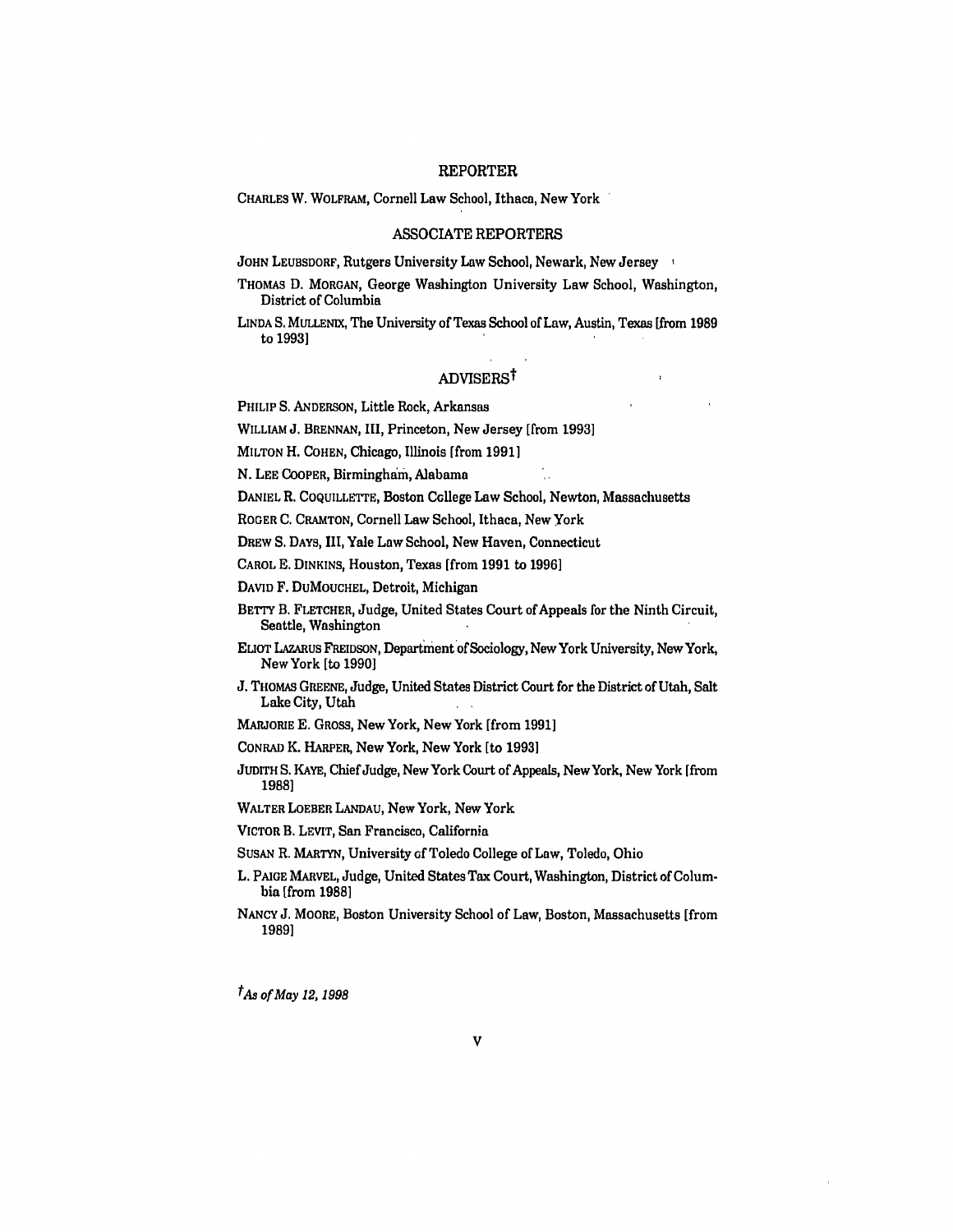## ADVISERS

MARTIN PETER MOSER, Baltimore, Maryland

ROBERT H. MUNDHEIM, New York, New York

ROBERT **E.** O'MALLEY, Washington, District of Columbia [from **19881**

Louis H. POLLAK, Judge, United States District Court for the Eastern District of Pennsylvania, Philadelphia, Pennsylvania [from **1989]**

STEWART **G.** POLLOCK, Morristown, New Jersey; formerly Justice, Supreme Court of New Jersey

DOUGLAS **E.** ROSENTHAL, Washington, District of Columbia

**A. A.** SOMMER, JR., Washington, District of Columbia [from **1992]**

GEORGE WHITTENBURG, Amarillo, Texas

JOAN WOLFF, San Francisco, California

## LIAISONS

LAWRENCE **J.** Fox, Philadelphia, Pennsylvania, for the American Bar Association Section of Litigation [from **1988]**

JACKSON M. BRUCE, JR., Milwaukee, Wisconsin, for the American Bar Association Section of Real Property, Probate and Trust Law

MALCOLM A. MOORE, Seattle, Washington, for the American College of Probate Counsel

# EX OFFICIO<sup>†</sup>

ROSWELL B. PERKINS, New York, New York *Chair of the Council, The American Law Institute*

CHARLES ALAN WRIGHT, Austin, Texas *President, The American Law Institute*

\*GEOFFREY **C.** HAZARD, JR., Philadelphia, Pennsylvania *Director, The American Law Institute*

*tAs of May 12, 1998 \*Director Emeritus since May 20, 1999; succeeded as Director by Lance Liebman*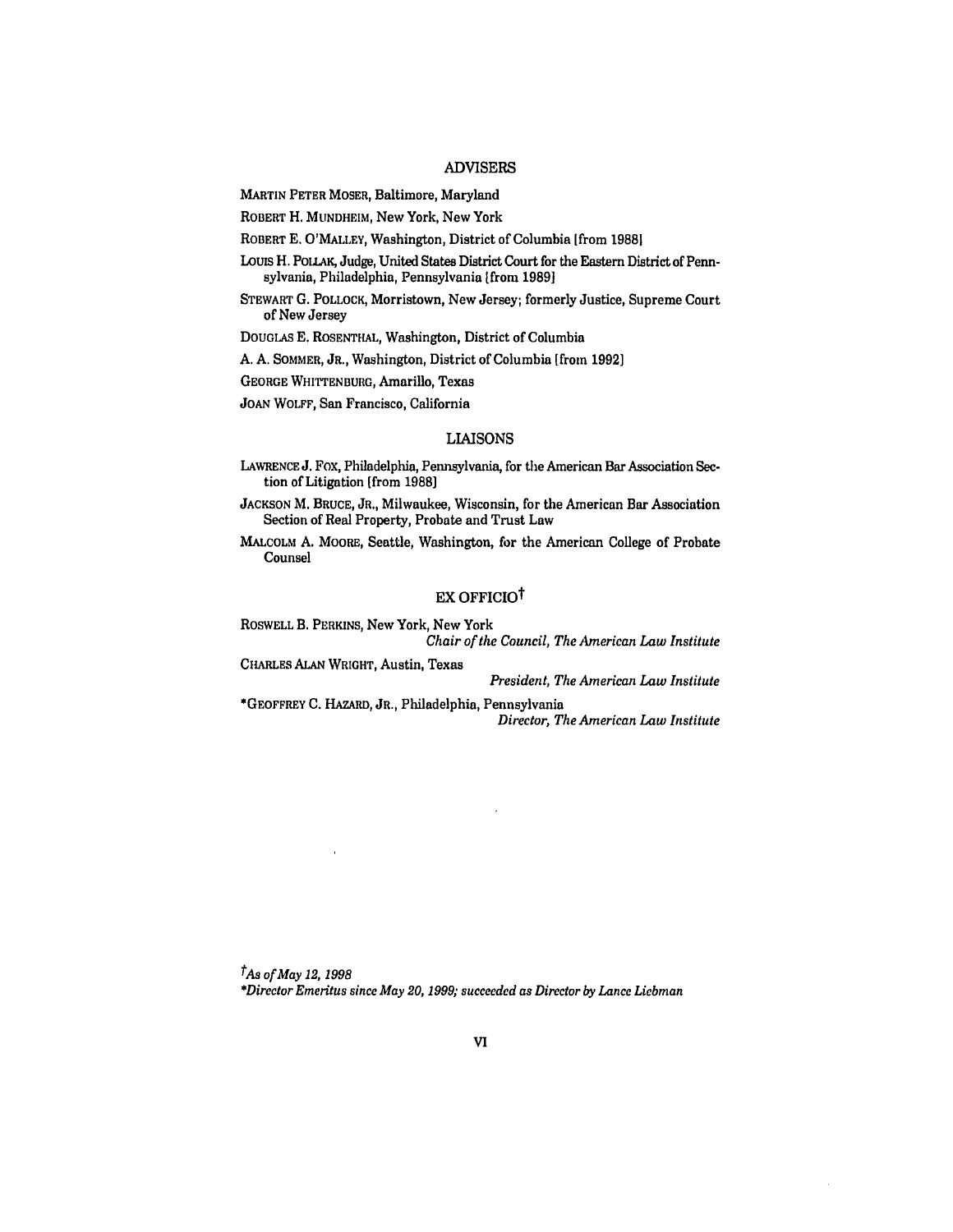#### (as of May 12, 1998)

CHARLES W. ADAMs, Tulsa, Oklahoma BURTON C. AGATA, Hempstead, New York HOWARD J. AIBEL, New York, New York ANTHONY V. ALFIERI, Coral Gables, Florida JAMES J. **ALFINI,** DeKalb, Illinois JACQUELINE ALLEE, Coral Gables, Florida CHARLES C. ALLEN, Jr., St. Louis, Missouri H. WILLIAM ALLEN, Little Rock, Arkansas LYLE W. ALLEN, Peoria, Illinois RICHARD B. ALLEN, Chicago, Illinois RONALD J. ALLEN, Chicago, Illinois WILLIAM H. ALLEN, Washington, D.C. WILLIAM T. ALLEN, Delaware Court of Chancery, Wilmington, Deiaware ELEANOR B. ALTER, New York, New York MYRIAM J. ALTMAN, New York Supreme Court, New York, New York R GORDON APPLEMAN, Fort Worth, Texas RICHARD J. ARCHER, Occidental, California BERNARD F. ASHE, Delmar, New York ROBERT H. A. ASHFORD, Syracuse, New York KIM J. ASKEW, Dallas, Texas GRADY AVANT, JR., Detroit, Michigan LAWRENCE H. AVERILL, Jr., Little Rock, Arkansas LUTHER J. AVERY, San Francisco, California

LARRY CATA BACKER, Tulsa, Oklahoma **C.** RANDALL BAIN, Phoenix, Arizona THOMAS E. BAKER, Des Moines, Iowa MARGARET A. BANCROFT, New York, New York JEFFREY BARIST, New York, New York WILLIAM T. BARKER, Chicago, Illinois MARVIN E. BARKIN, Tampa, Florida HELAINE BARNETT, New York, New York CURTIS H. BARNETTE, Bethlehem, Pennsylvania JOHN J. BARRY, Newark, New Jersey EDWARD J. BARSHAK, Boston, Massachusetts LAURA B. BARTELL, Detroit, Michigan RICHARD J. BARTLETT, Glens Falls, New York GEORGE PATERSON BARTON, Wellington, New Zealand PAUL M. BATIZA, Metairie, Louisiana PETER V. BAUGHER, Chicago, Illinois PHYLLIS W. BECK, Superior Court of Pennsylvania, Bala Cynwyd, Pennsylvania WARREN BELMAR, Washington, D.C. MARTIN H. BELSKY, Tulsa, Oklahoma EDWARD B. BENJAMIN, Jr., New Orleans, Louisiana MARIAN MAYER BERKETT, New Orleans, Louisiana RICHARD L. BERKMAN, Philadelphia, Pennsylvania GEORGE W. BERMANT, Snowmass Village, Colorado JANIS M. BERRY, Boston,

Massachusetts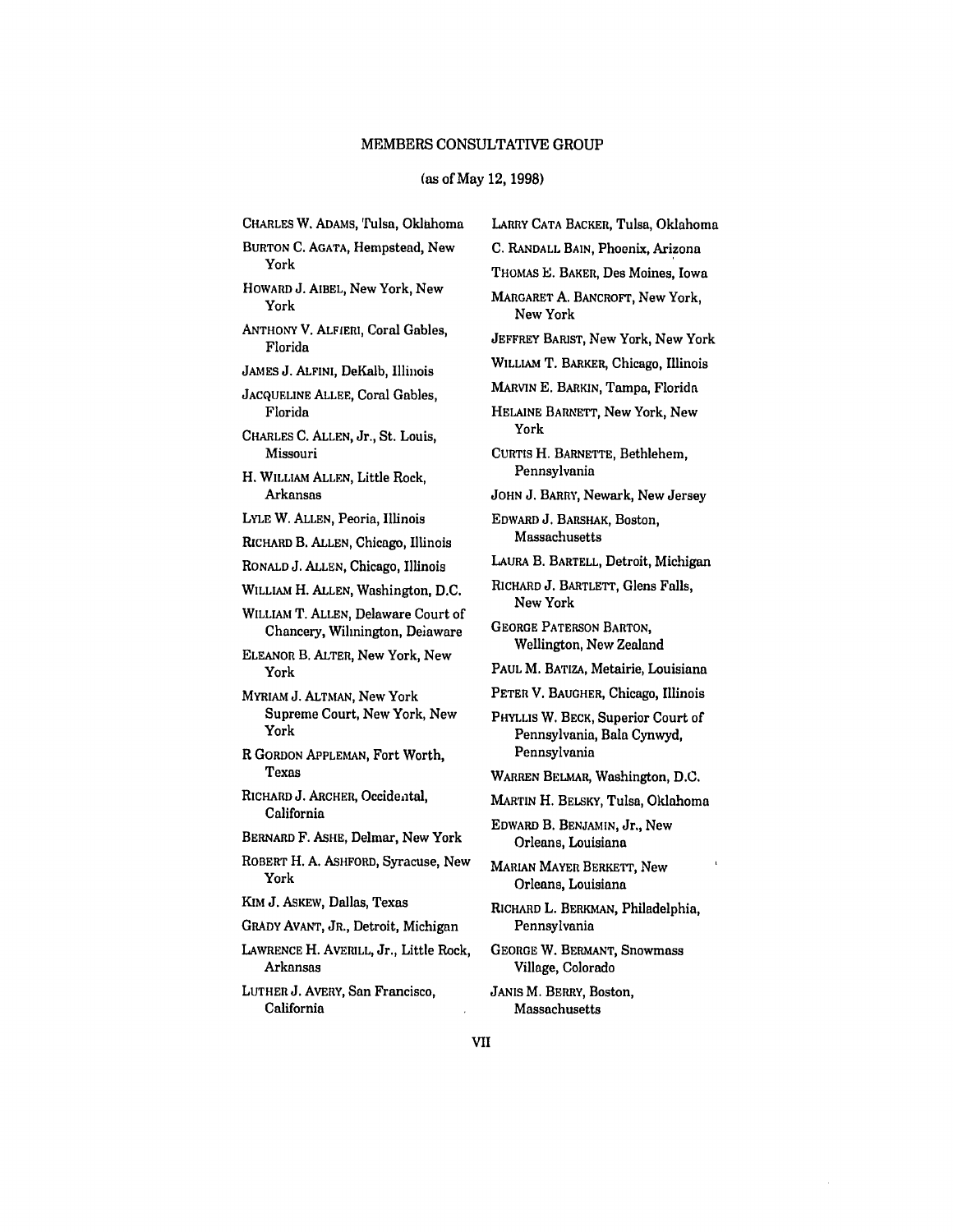LAWRENCE BILDER, New Jersey Superior Court, Appellate Division, Jersey City, New Jersey **ALLEN** D. BLACK, Philadelphia, Pennsylvania CHRISTOPHER L. BLAKESLEY, Baton Rouge, Louisiana DENNIS JEFFREY BLOCK, New York, New York **ANTHONY** J. BOCCHINO, Philadelphia, Pennsylvania CARLILE BOLTON-SMITH, Washington, **D.C.** STEPHEN V. BOMSE, San Francisco, California Louis F. BONACORSI, St. Louis, Missouri EMMET **J.** BONDURANT **II,** Atlanta, Georgia DANIEL I. BOOKER, Pittsburgh, Pennsylvania RICHARD **A.** BOOTH, Rockville, Maryland **JOHN** J. BOUMA, Phoenix, Arizona AUBREY R. BOWLES III, Richmond, Virginia J. MICHAEL BRADFORD, Beaumont, Texas RAYMOND **J.** BRADLEY, Philadelphia, Pennsylvania ALEXANDRA **A.** BROOKSHIRE, Seattle, Washington JAMES J. BROSNAHAN, San Francisco, California DAVID **A.** BROWNLEE, Pittsburgh, Pennsylvania HENRY SILL BRYANS, Philadelphia, Pennsylvania BRITAIN H. BRYANT, St. Croix, **U.S.** Virgin Islands

STEPHEN B. BURBANK, Philadelphia, Pennsylvania KATHLEEN B. BURKE, Cleveland, Ohio W. AMON BURTON, JR., Austin, Texas ELIZABETH J. CABRASER, San Francisco, California GEORGE **E.** CAMPBELL, Little Rock, Arkansas ELENA **A.** CAPPELLA, Philadelphia, Pennsylvania MICHAEL H. CARDOZO, Washington, D.C. DAVID CARLINER, Washington, **D.C.** STEPHEN L. CARTER, New Haven, **Connecticut** GEORGE **J.** CASPAR III, Avon, Connecticut BERNARD CEDARBAUM, New York, New York **MIRIAM GOLDMAN CEDARBAUM, United** States District Court for the Southern District of New York, New York, New York HELEN DAVIS CHAITMAN, Somerset, New Jersey ANSEL B. CHAPLIN, Boston, Massachusetts **LUNG-CHU** CHEN, New York, New York MARVIN CHERNER, Alabama Circuit Court, Birmingham, Alabama YEE WAH **CHIN,** New York, New York **JOHN C.** CHRISTIE, JR., Washington, D.C. BENJAMIN R. CIVILETTI, Baltimore, Maryland DAVID W. CLARK, Jackson, Mississippi PHILIP CLAVERIE, New Orleans, Louisiana JOHN **E.** CLUTE, Spokane, Washington NEIL H. COGAN, Hamden, Connecticut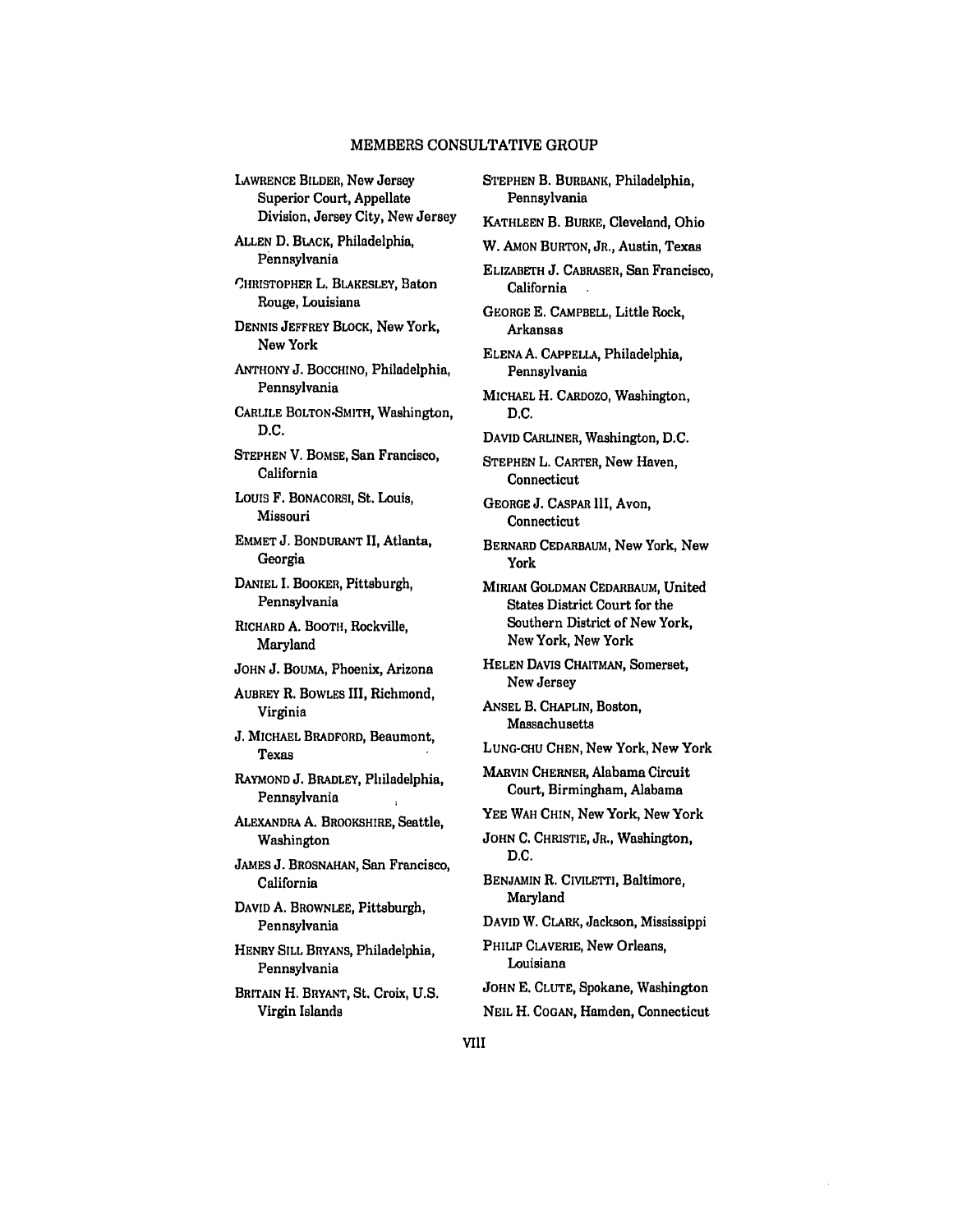| SHERMAN L. COHN, Washington, D.C.                                   | A٨             |
|---------------------------------------------------------------------|----------------|
| THOMAS A. COLE, Chicago, Illinois                                   |                |
| JOHN M. COLEMAN, Camden, New<br>Jersey                              | GE             |
| LOVIDA H. COLEMAN, JR., Washington,                                 | Jo             |
| D.C.                                                                | E٧             |
| MICHAEL B. COLGAN, Tampa, Florida                                   | Fr             |
| LEWIS COLLENS, Chicago, Illinois                                    |                |
| WAYNE DALE COI LINS, New York, New<br>York                          | Wı<br>JA       |
| FREDERICK U. CONARD, JR., West<br>Hartford, Connecticut             | W,             |
| HARRY CLAYTON COOK, JR.,                                            | СF             |
| Washington, D.C.                                                    | Тı             |
| GEORGE W. COOMBE, JR., San<br>Francisco, California                 | A١             |
| CHARLES J. COOPER, Washington, D.C.                                 |                |
| MICHAEL A. COOPER, New York, New<br>York                            | Cл<br>A١       |
| JOSEPH E. COUGHLIN, Chicago, Illinois                               |                |
| LOUIS A. CRACO, New York, New York                                  | G <sub>0</sub> |
| M. MICHAEL CRAMER, Rockville,<br>Maryland                           |                |
| ROBERT A. CREAMER, Chicago, Illinois                                | M              |
| JAMES J. CROMWELL, Rockville,                                       | J.             |
| Maryland                                                            | Vı             |
| FRANK CUMMINGS, Washington, D.C.                                    |                |
| MARGARET ELLEN CURRAN, Providence,<br>Rhode Island                  | R              |
| JOHN J. CURTIN, JR., Boston,<br>Massachusetts                       | Jc             |
| DENNIS E. CURTIS, New Haven,<br>Connecticut                         | Aı             |
| SAMUEL DASH, Washington, D.C.                                       | Pı             |
| PATRICK DAUGHERTY, Charlotte, North                                 |                |
| Carolina                                                            | Aı             |
| JAMES C. DAUKSCH, Jr., Florida<br>District Court of Appeal, Daytona | Kı             |

Beach, Florida

**THONY E. DAVIS, New York, New** York GEORGE A. DAVIDSON, New York, New York HN B. DAVIDSON, Chicago, Illinois EVAN A. DAVIS, New York, New York FRANK TRADEWELL DAVIS, **JR.,** Atlanta, Georgia ILLIAM B. DAWSON, Dallas, Texas CK G. DAY, Cleveland, Ohio WALTER **J.** DICKEY, Madison, Wisconsin CHARLTON DIETZ, St. Paul, Minnesota **HOMAS G. DIGNAN, JR., Boston,** Massachusetts NTHONY M. DILEO, New Orleans, Louisiana CAROL **E.** DINKINS, Houston, Texas NTHONY E. DIRESTA, Washington, D.C. GORDON L. DOERFER, Trial Court of Massachusetts, Superior Court Department, Boston, Massachusetts ITCHELL F. DOLIN, Washington, D.C. CHRYS' DOUGHERTY, Austin, Texas VINCENT **E.** DOYLE, New York Supreme Court, Buffalo, New York OBERT F. DRINAN, Washington, D.C. HN P. DRISCOLL, JR., Boston, Massachusetts BERT W. DRIVER, JR., Mountainside, New Jersey PHYLLIS KAY DRYDEN, San Francisco, California ADRIANE J. **DUDLEY,** St. Thomas, U.S. Virgin Islands

**KEVIN** PATRICK **DUFFY,** Springfield, *Now* Jersey

 $\sim$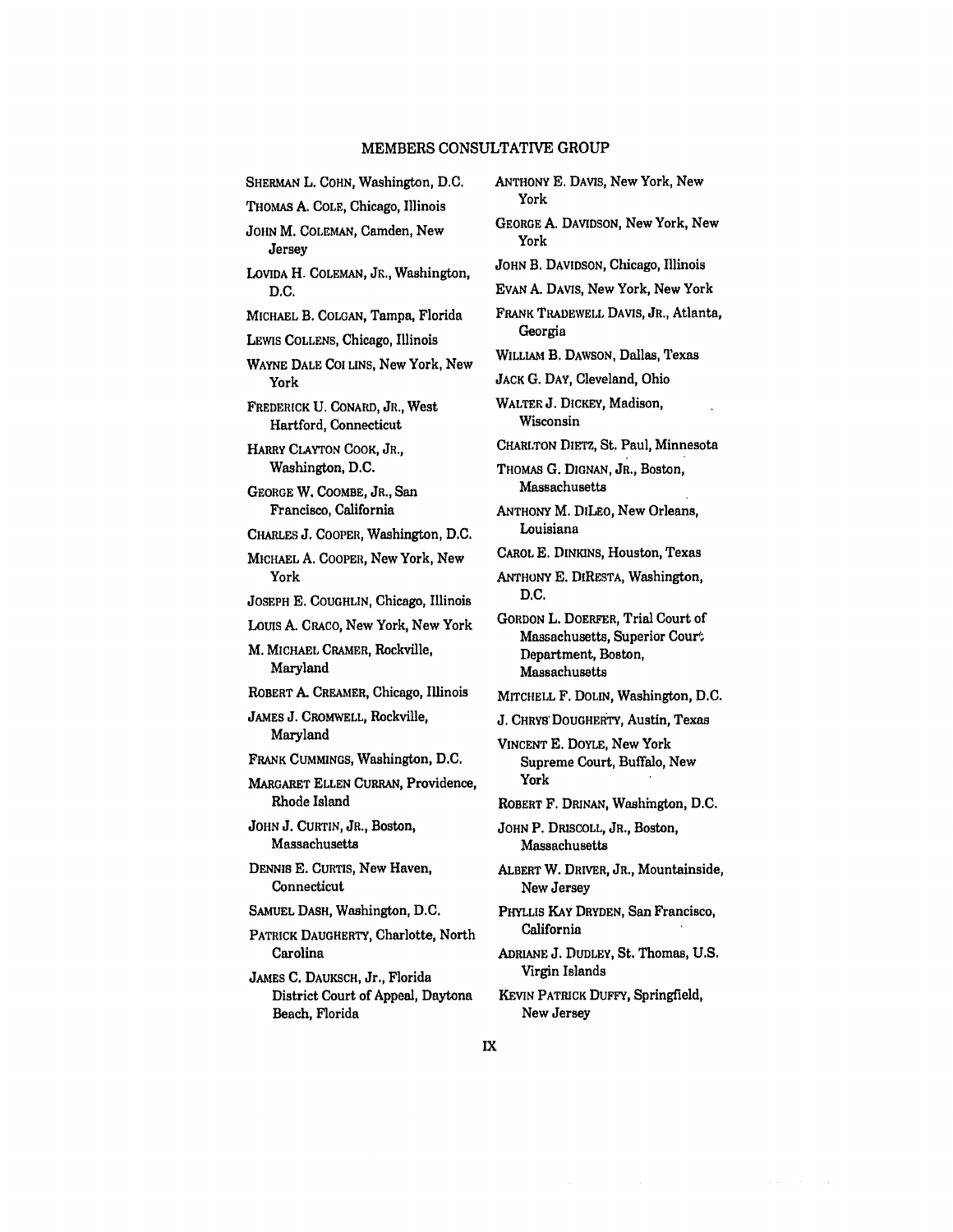STEPHEN S. DUNHAM, Denver, Colorado

ANTOINETTE L. DUPONT, Appellate Court of Connecticut, Hartford, Connecticut

DIANE DURGIN, Atlanta, Georgia

**J.** HADLEY EDGAR, Lubbock, Texas

THOMAS A. EDMONDS, Richmond, Virginia

ERNEST L. EDWARDS, New Orleans, Louisiana

WILLIAM EICH, Wisconsin Court of Appeals, Madison, Wisconsin

DAVID N. ELLENHORN, New York, New York

RALPH **G.** ELLIOT, Hartford, Connecticut

SHELDON H. ELSEN, New York, New York

ALEX ELSON, Chicago, Illinois

JOANNE A. EPps, Philadelphia, Pennsylvania

PATRICIA K. EPPs, Richmond, Virginia

ANTONIO ESCUDERO-VIERA, San Juan, Puerto Rico

JANE **E.** FAHEY, Atlanta, Georgia

DONALD J. FARAGE, Philadelphia, Pennsylvania

ZULIMA V. FARBER, Roseland, New Jersey

ANDREW NEWELL FARLEY, Pittsburgh, Pennsylvania

SANFORD B. FERGUSON, Pittsburgh, Pennsylvania

HENRY L. FEUERZEIG, St. Thomas, U.S. Virgin Islands

ARTHUR NORMAN FIELD, New York, New York

HENRY F. FIELD, Chicago, Illinois

**TED** J. FIFLIS, Boulder, Colorado

RALPH **ADAM FINE,** Wisconsin Court of Appeals, Milwaukee, Wisconsin WILLIAM **B.** FISCH, Columbia, Missouri CHARLOTTE MOSES FISCHMAN, New York, New York RICHARD **J.** FITZGERALD, Minneapolis, Minnesota SCOTT T. FITzGIBBON, Belmont, Massachusetts **JOHN** P. FLAHERTY, The Supreme Court of Pennsylvania, Pittsburgh, Pennsylvania **JACK** W. FLOYD, Greensboro, North Carolina PETER FLYNN, Chicago, Illinois LAURENCE **S.** FORDHAM, Weston, Massachusetts BRIAN DEREK FORROW, Greenwich, Connecticut **C.** ALLEN FOSTER, Washington, **D.C.** LESLIE PICKERING FRANCIS, Salt Lake City, Utah HARVEY FRANK, Philadelphia, Pennsylvania MARVIN **E.** FRANKEL, New York, New, York MONROE H. FREEDMAN, Hempstead, New York **MILTON** V. FREEMAN, Washington, **D.C.** RICHARD M. FREEMAN, San Diego, California WILLIAM FREIVOGEL, Chicago, Illinois CHARLES FRIED, Massachusetts Supreme Judicial Court, Boston, Massachusetts PAUL L. FRIEDMAN, United States District Court for the District of Columbia, Washington, D.C. RICHARD **D.** FRIEDMAN, Ann Arbor, Michigan VICTOR FUTTER, New York, New York $\bf{X}$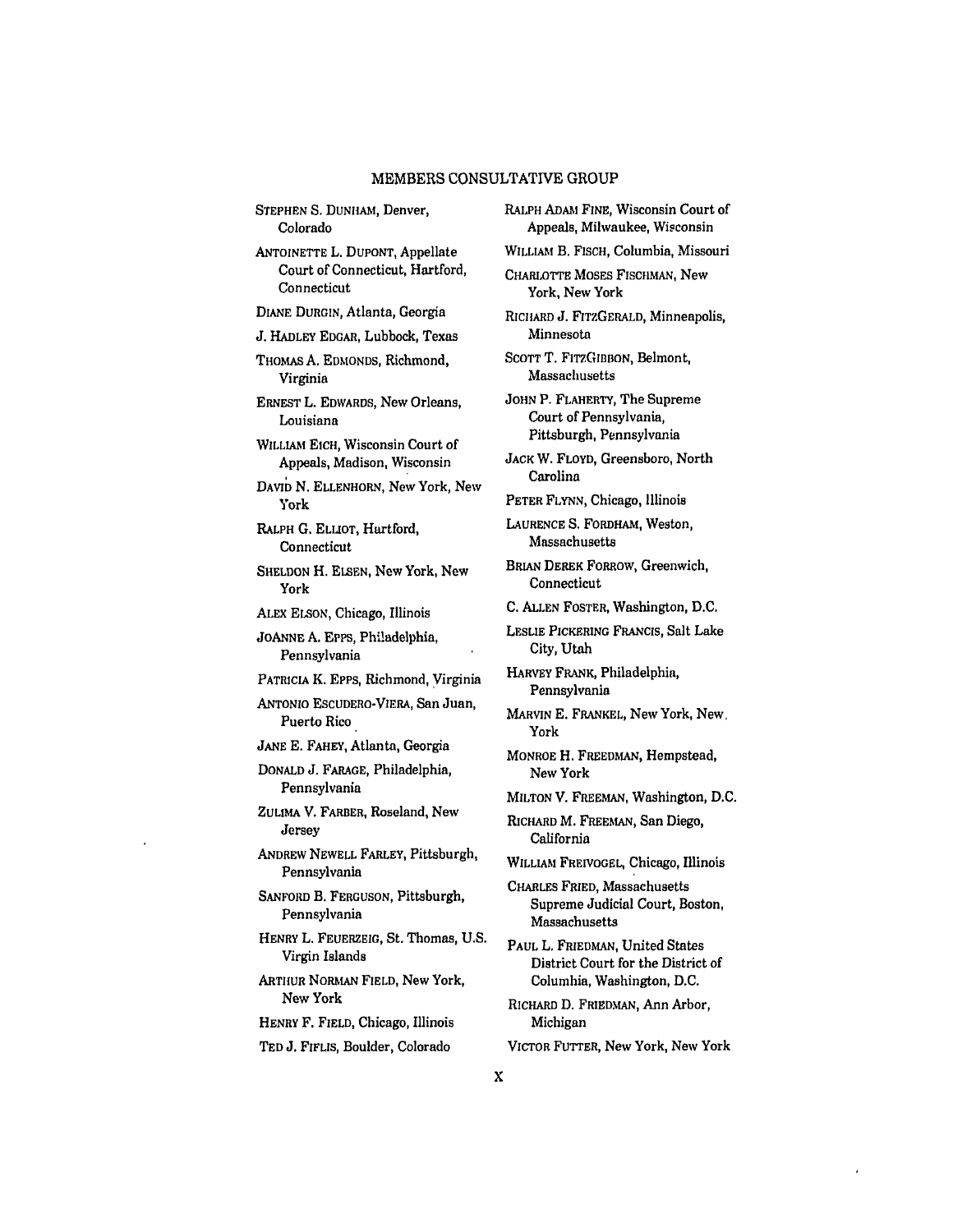EDWARD MCGLYNN GAFFNEY, Valparaiso, Indiana BRUCE E. GAGNON, Anchorage, Alaska PAUL B. GALVANI, Boston, Massachusetts MARVIN GARFINKEL, Philadelphia, Pennsylvania VINCENT F. GARRITY, JR., Philadelphia, Pennsylvania HERBERT S. GARTEN, Baltimore, Maryland BRYANT G. GARTH, Chicago, Illinois **DAVID** ALLAN GATES, Little Rock, Arkansas GIBSON GAYLE, JR., Houston, Texas JOHN L. GEDID, Harrisburg, Pennsylvania JEROME A. **GEIS,** St. Paul, Minnesota JANINE P. GESKE, Wisconsin Supreme Court, Madison, Wisconsin L. BURDA GILBERT, Sacramento, California **A.** SPENCER GILBERT III, Jackson, Mississippi JEROME GILSON, Chicago, Illinois W. JOHN GLANCY, Dallas, Texas DENNIS E. GLAZER, New York, New York DONALD W. GLAZER, Newton, Massachusetts MARTIN **GLENN,** New York, New York STANLEY GODOFSKY, Pompano Beach, Florida ROGER **J. GOEBEL,** New York, New York **DANIEL L.** GOELZER, Washington, **D.C.** STEVEN H. GOLDBERG, White Plains, New York PATRICIA **J.** GORENCE, United States

District Court for the Eastern District **of** Wisconsin, Milwaukee, Wisconsin HERVE GOURAIGE, Newark, New Jersey SUSAN P. GRABER, Oregon Supreme Court, Salem, Oregon **DAVID J.** GRAiS, New York, New York HOWARD L. GREENBERGER, New York, New York JOSEPH P. GRIFFIN, Washington, **D.C.** SAMUEL B. GRONER, Washington, **D.C.** DAVID **A.** GUBERMAN, Boston, Massachusetts RICHARD **E.** GUTMAN, Irving, Texas **PAUL** H. **HAAGEN,** Durham, North Carolina SAM **E. HADDON,** Missoula, Montana RALPH L. HALPERN, Buffalo, New York JEAN **C.** HAMILTON, United States District Court for the Eastern District of Missouri, St. Louis, Missouri ROY A. HAMMER, Boston, Massachusetts EDWARD JACKSON HARDIN, Atlanta, **Georgia** DONALD R. HARKLEROAD, Atlanta, Georgia **JOHN** MATNEY HARMON, Austin, Texas ROBERT **E.** HARRINGTON, New Orleans, Louisiana RICHARD E.V. HARRIS, Piedmont, California MARK I. HARRISON, Phoenix, Arizona HARRIS L HARTZ, New Mexico Court of Appeals, Albuquerque, New Mexico JOHN D. HASTIE, Oklahoma City, Oklahoma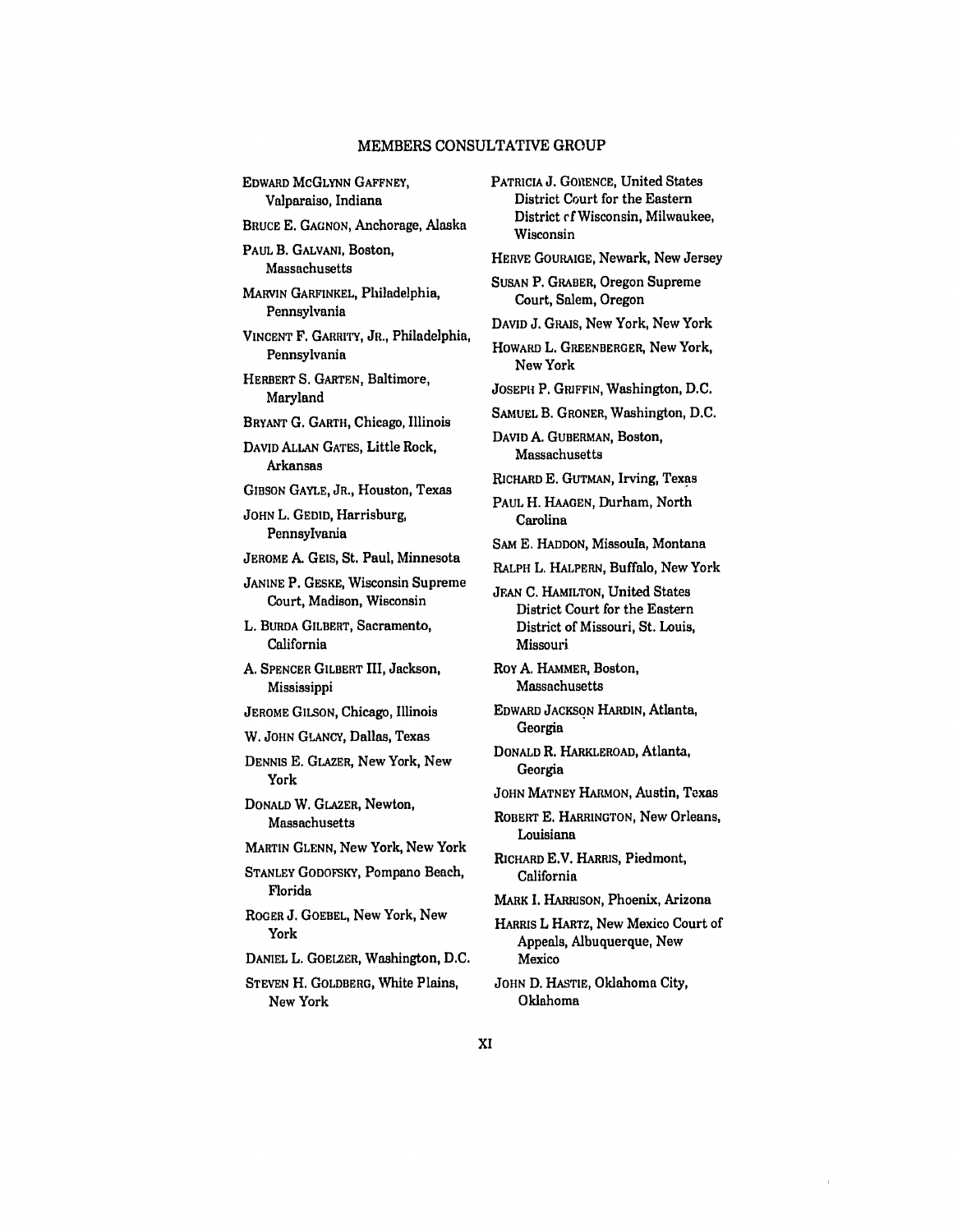RONALD **J. HEDGES,** United States District Court for the District of New Jersey, Newark, New Jersey DOUGLAS R. **HEIDENREICH,** St. Paul, Minnesota  $\mathbf{r}$ LAWRENCE K. **HELLMAN,** Oklahoma City, Oklahoma **ED HENDRICKS,** Phoenix, Arizona ANDREW **D.** HENDRY, New York, New York **J.** MICHAEL **HENNIGAN,** Los Angeles, California JOEL F. HENNING, Chicago, Illinois FEDERICO HERNANDEZ-DENTON, Supreme Court of Puerto Rico, San Juan, Puerto Rico **DAVID** F. HERR, Minneapolis, Minnesota **DALE** HERSHEY, Pittsburgh, Pennsylvania OTTO J. HETZEL, Washington, D.C. ERNEST R. **HIGGINBOTHAM,** Dallas, Texas DANIEL W. HILDEBRAND, Madison, Wisconsin WILLIAM B. HILGERS, Austin, Texas DONALD B. HILLIKER, Chicago, Illinois KENNETH L. HIRSCH, Pittsburgh, Pennsylvania **LINDA** R. HIRSHMAN, Chicago, Illinois CASWELL **0.** HOBBS, Washington, D.C. A. SIDNEY HOLDERNESS, JR., New York, New York ERIC MILLS HOLMES, Grundy, Virginia ROGER F. HOLMES, Anchorage, Alaska THADDEUS HOLT, Point'Clear, Alabama ZONA FAIRBANKS HOSTETLER, Washington, D.C. **THOMAS** WOODWARD HOUGHTON, Houston, Texas

DOUGLAS **G.** HOUSER, Portland, Oregon **DONALD** L. HOWELL, Houston, Texas JAMES S. HOYTE, Cambridge, Massachusetts **EDWIN** E. **HUDDLESON** III, Washington, **D.C. JOHN** A. HUMBACH, White Plains, New York DANIEL H. HUYETr 3RD, United States District Court for the Eastern District of Pennsylvania, Reading, Pennsylvania JOSEPH **E. IRENAS,** United States District Court for the District *of'* New Jersey, Camden, New Jersey **DAVID** B. ISBELL, Washington, D.C. **JACK** B. JACOBS, Delaware Court of Chancery, Wilmington, Delaware LESLIE WILLIAM **JACOBS,** Cleveland, Ohio RICHARD L. JACOBSON, Washington, **D.C.** MELVIN F. **JAGER,** Chicago, Illinois **MICHAEL** L. **JAMIESON,** Tampa, Florida PETER R. JARVIS, Portland, Oregon LAURENCE M. **JOHNSON,** Boston, Massachusetts **VINCENT** R. **JOHNSON,** San Antonio, Texas FRANK **C.** JONES, Atlanta, Georgia GREGORY P. JOSEPH, New York, New York ARTHUR H. KAHN, New York, New York **EDWIN** L. **KAHN,** Washington, **D.C. STEVEN** R. KANES, Boston, Massachusetts JAMES E. KAPLAN, Portland, Maine **DIANE** L. KARPMAN, Los Angeles, California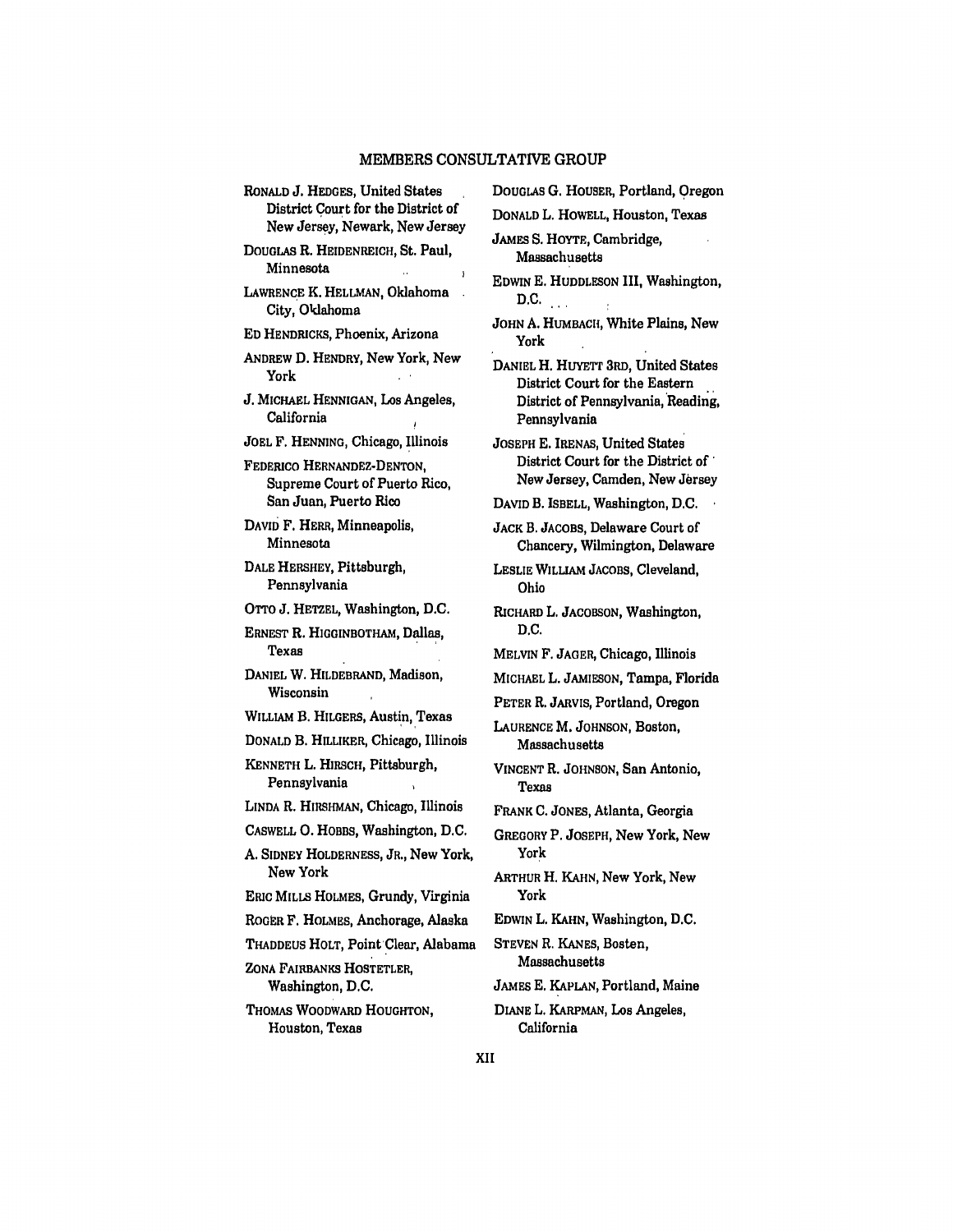| JOSEPH A. KATARINCIC, Pittsburgh,<br>Pennsylvania                                |
|----------------------------------------------------------------------------------|
| RONALD S. KATZ, San Francisco,<br>California                                     |
| BRUCE W. KAUFFMAN, Philadelphia,<br>Pennsylvania                                 |
| ROBERT M. KAUFMAN, New York, New<br>York                                         |
| SIR KENNETH KEITH, Court of Appeal<br>of New Zealand, Wellington, New<br>Zealand |
| MICHAEL J. KELLY, Washington, D.C.                                               |
| _____<br>---                                                                     |

WILLIAM F. KENNEDY, Easton, Connecticut

JAMES **J. KENNY,** Miami, Florida

**EDWIN** A. KILBURN, Scottsdale, Arizona

**STEPHEN 0. KINNARD,** Atlanta, Georgia

LAIRD **C.** KIRKPATRICK, Eugene, Oregon

**MICHAEL** R. **KLEIN,** Washington, **D.C.**

**ALAN C.** KOHN, St. Louis, Missouri

MEYER KRAMER, Brooklyn, New York

**NOEL A.** KRAMER, Superior Court of the District of Columbia, Washington, **D.C.**

**STEVEN C.** KRANE, New York, New York

**SHELDON** KRANTZ, Washington, **D.C.**

**C.** DOUGLAS KRANWINKLE, New York, New York

**ABE** KRASH, Washington, **D.C.**

PETER M. KREINDLER, Morristown, New Jersey

MILTON P. KROLL, Washington, D.C.

SEYMOUR KURLAND, Philadelphia, Pennsylvania

EDWARD LABATON, New York, New York

PHILIP **A.** LACOVARA, Washington, **D.C.**

EDWARD V. LAHEY, JR., Purchase, New York **DAVID** LANDAU, New Jersey Superior Court, Appellate Division, Springfield, New Jersey **SYBIL** H. LANDAU, New York, New York ROBERT M. LANDIS, Philadelphia, Pennsylvania HOWARD LANGER, Philadelphia, Pennsylvania MICHELE LANGER, Philadelphia, Pennsylvania MATTHEW L. LARRABEE, San Francisco, California LYMAN L. **LARSEN,** Omaha, Nebraska LAWRENCE J. LATTO, Washington, **D.C.** KENNETH LAURENCE, Massachusetts Appeals Court, Boston, Massachusetts Louis D. LAURINO, Bayville, New York LEON D. LAZER, Dix Hills, New York EDWARD R. **LEAHY,** McLean, Virginia RICHARD D. LEE, Berkeley, California NORMAN M. LEFSTEIN, Indianapolis, Indiana **I** J. THOMAS LENHART, Washington, D.C. HOWARD **LESNICK,** Philadelphia, Pennsylvania CHARLES L. LEVIN, Michigan Supreme Court, Detroit, Michigan THEODORE **A.** LEVINE, New York, New York L. HAROLD LEVINSON, Nashville, Tennessee SANFORD LEVINSON, Austin, Texas

DAVID M. LEVITAN, New York, New York

XIII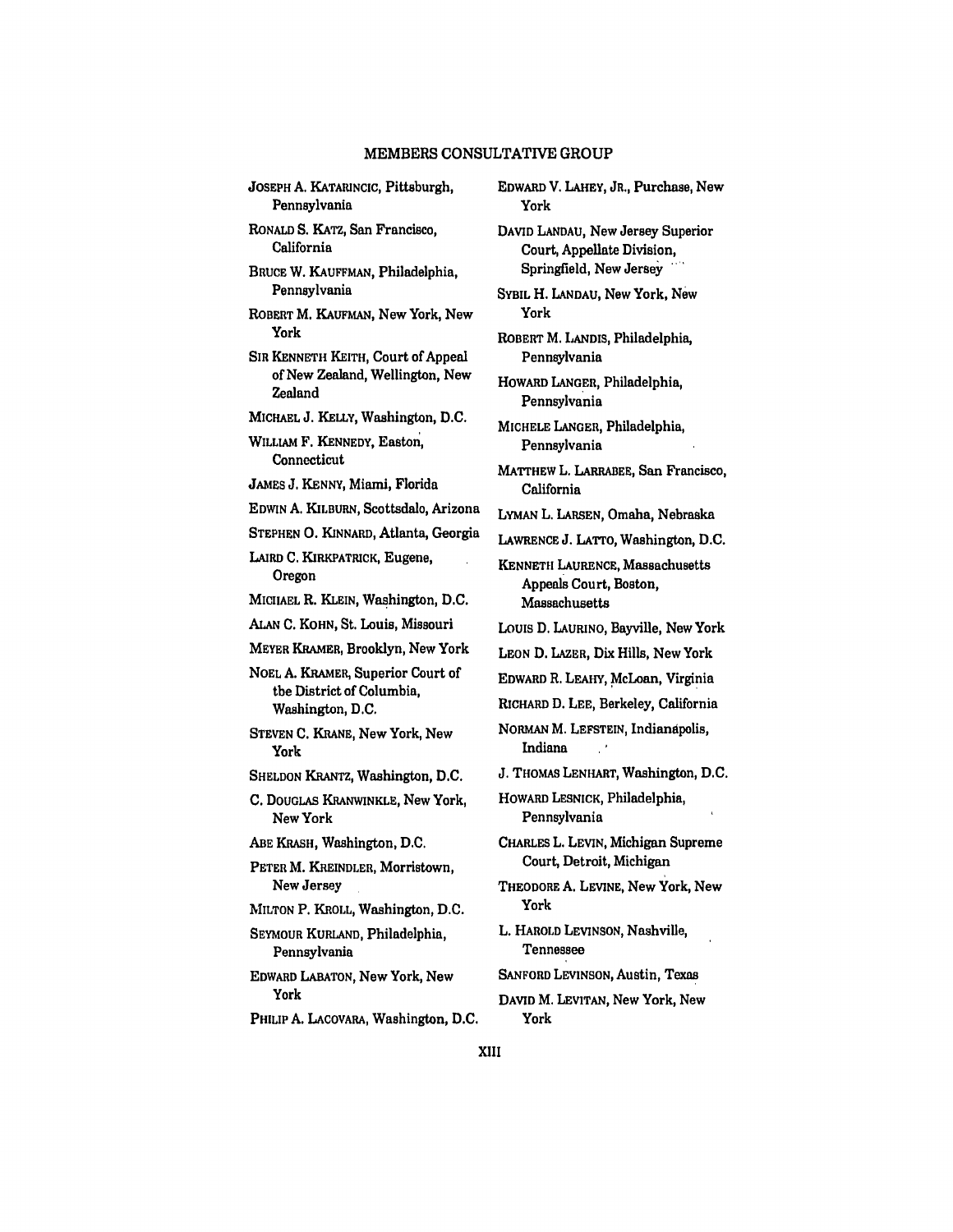TIMOTHY K, LEWIS, United States Court of Appeals for the Third Circuit, Pittsburgh, Pennsylvania CLAIRE L'HEUREUX-DUBÉ, Supreme Court of Canada, Ottawa, Ontario HAL R. LIEBERMAN, New York, New York GEORGE W. LIEBMANN, Baltimore, Maryland CARL D. **LIGGIO,** Chicago, Illinois **DAVID A.** LOGAN, Winston.Salem, North Carolina THOMAS R. **LONG,** New York, New York HENRY R. LORD, Baltimore, Maryland MARGARET COLGATE LOVE; Washington, D.C. MITCHELL **A.** LOWENTHAL, New York, New York CONSTANCE K. LUNDBERG, Provo, Utah WILLIAM V. LUNEBURO, Pittsburgh, Pennsylvania JOHN SHAFROTH LuTz, Denver, Colorado ROBERT **E.** LUTZ, II, Los Angeles, California MYLES V. LYNK, Washington, **D.C.** CHAMP LYONS, JR., Mobile, Alabama W. CULLEN MACDONALD, New York, New York HUGH G. E. MACMAHON, Portland, Maine RONALD E. MALLEN, San Francisco, California MORTON M. MANEKER, New York, New York ROBERT T. MANN, Gainesville, Florida HARRY K. MANSFIELD, Boston, Massachusetts RICHARD L. MARCUS, San Francisco, California

STANLEY **J.** MARCUSS, Washington, **D.C.** RONALD L. MARMER, Chicago, Illinois **E.** GREGORY MARTIN, Denver, Colorado **JOHN ANDREW MARTIN, Dallas, Texas** JOHN W. MARTIN, JR., Dearborn, Michigan MICHAEL M. MARTIN, New York, New York R. **EDEN** MARTIN, Chicago, Illinois DOUGLAS R. MARVIN, Washington, D.C. ARTHUR F. MATHEWS, Washington, **D.C.** JAMES B. MAY, Vero Beach, Florida KIRK McALPIN, Atlanta, Georgia CHARLES **E.** MCCALLUM, Grand Rapids, Michigan JOHN J. MCCANN, New York, New York FRANK MCCLELLAN, Philadelphia, Pennsylvania **J.** ROBERT MCCLURE, JR., Tallahassee, Florida MARGARET **D.** MCGAUGIIEY, Portland, Maine **JOHN J.** MCGREGOR, Fresno, California HUGH M. MCINTOSH, Washington, D.C. KENNETH JAMES MCINTYRE, Detroit, Michigan JOIIN J. MCKETTA, III, Austin, Texas MARY **A.** McLAUGHLIN, Philadelphia, Pennsylvania WILLIAM WALTER MEANS, Tulsa, Oklahoma CARRIE J. MENKEL-MEADOW, Washington, D.C. JAMES P. MERCURIO, Washington, D.C. HERBERT L. MESCHKE, Minot, North Dakota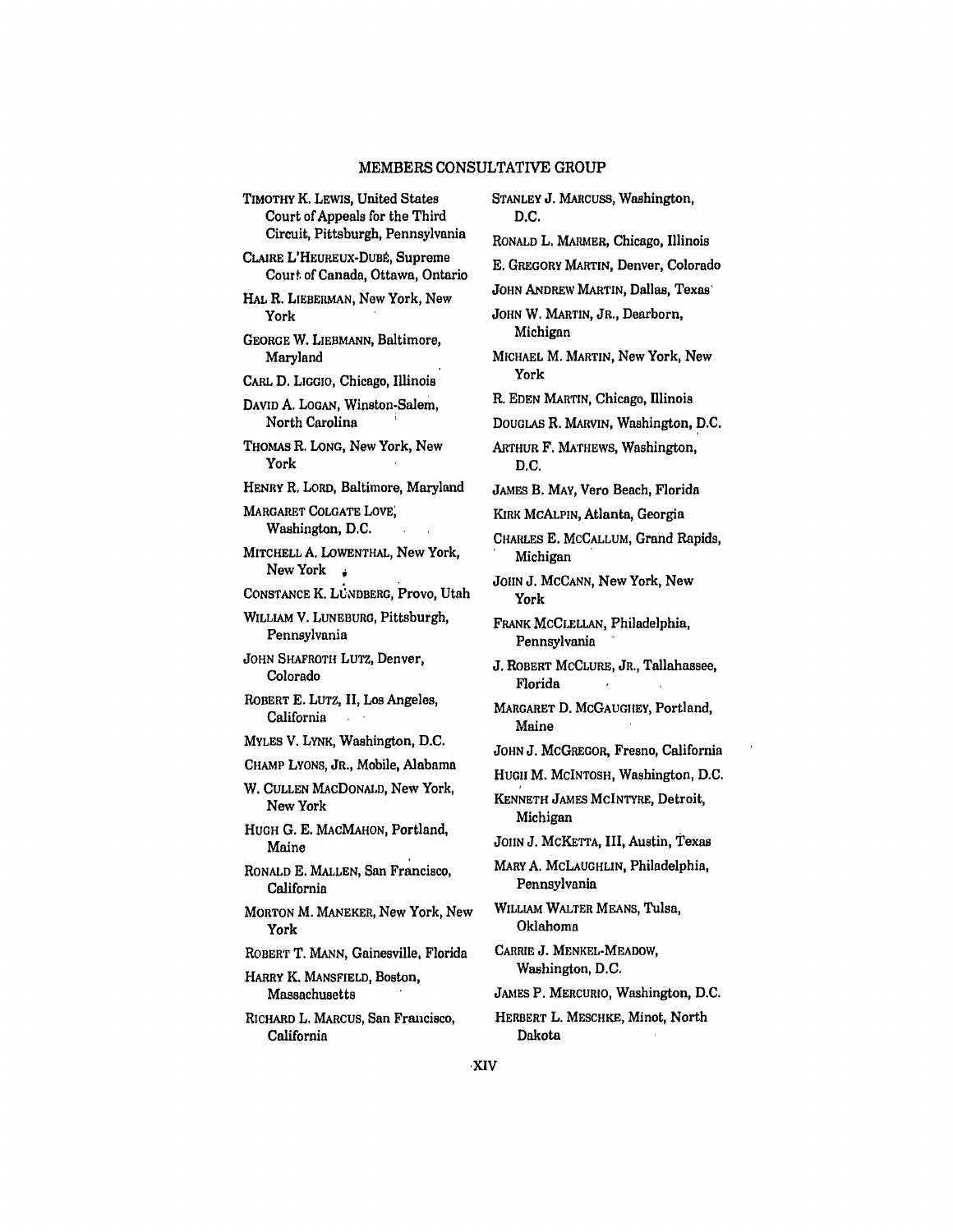PETER **J.** MESSITTE, United States District Court for the District of Maryland, Greenbelt, Maryland **JUDITH** A. MILLER, Washington, D.C. ROGER **J.** MINER, United States Court of Appeals for the Second Circuit, Albany, New York THEODORE N. MIRVIS, New York, New York ERIcA MOESER, Madison, Wisconsin RICHARD N. MOLCHAN, Peoria, Illinois GRAHAM B. MOODY, Sausalito, **Califormia** LIZABETH A. MOODY, St. Petersburg, Florida STEVE MORRIS, Las Vegas, Nevada HIROSHI MOTOMURA, Boulder, Colorado CHRISTOPHER B. MUELLER, Boulder, Colorado ROBERT **J.** MULDOON, JR., Boston, Massachusetts RAMÓN MULLERAT-BALMAÑA, Barcelona, Spain LUTHER T. MUNFORD, Jackson, Mississippi DAVID **A.** MURDOCH, Pittsburgh, Pennsylvania DANIEL T. MURPHY, Richmond, Virginia DIANA **E.** MURPHY, United States District Court for the District of Minnesota, Minneapolis, Minnesota ROBERT B. L. MURPHY, Madison, Wisconsin FRED F. MURRAY, Washington, D.C. PETER L. MURRAY, Portland, Maine ARNOLD K. MYTELKA, Springfield, New Jersey

**JOHN A.** NADAS, Boston, Massachusetts IRVIN B. NATHAN, Washington, D.C. PHIL C. **NEAL,** Chicago, Illinois BERT S. NETTLES, Birmingham, Alabama RICHARD L. NEUMEIER, Boston, Massachusetts JOEL NEWMAN, Winston.Salem, North Carolina THOMAS R., NEWMAN, New York, New York W. FRANK NEWTON, Lubbock, Texas B. W. **NIMKIN,** New York, New York RONALD K. NOBLE, Washington, **D.C.'** GEORGE H. NOFER, Philadelphia, Pennsylvania JOHN S. NOLAN, Washington, D.C. JOHN KRANZ NOTZ, JR., Chicago, Illinois JOHN B. OAKLEY, Davis, California Tim O'BRIEN, Washington, D.C. CHARLS **J.** OGLETREE, JR., Cambridge, Massachusetts ARTHUR S. OLICK, New York, New York MICHAEL A. OLIVAS, Houston, Texas **OWEN OLPIN, Los** Angeles, California **JOHN** F. **OLSON,** Washington, **D.C.** MARK O'NEILL, Cleveland, Ohio MARIAN P. OPALA, Supreme Court of Oklahoma, Oklahoma City, Oklahoma DAVID ORENTLICHER, Indianapolis, Indiana GEORGE W. OVERTON, Chicago, Illinois PRISCILLA R. OWEN, Texas Supreme Court, Austin, Texas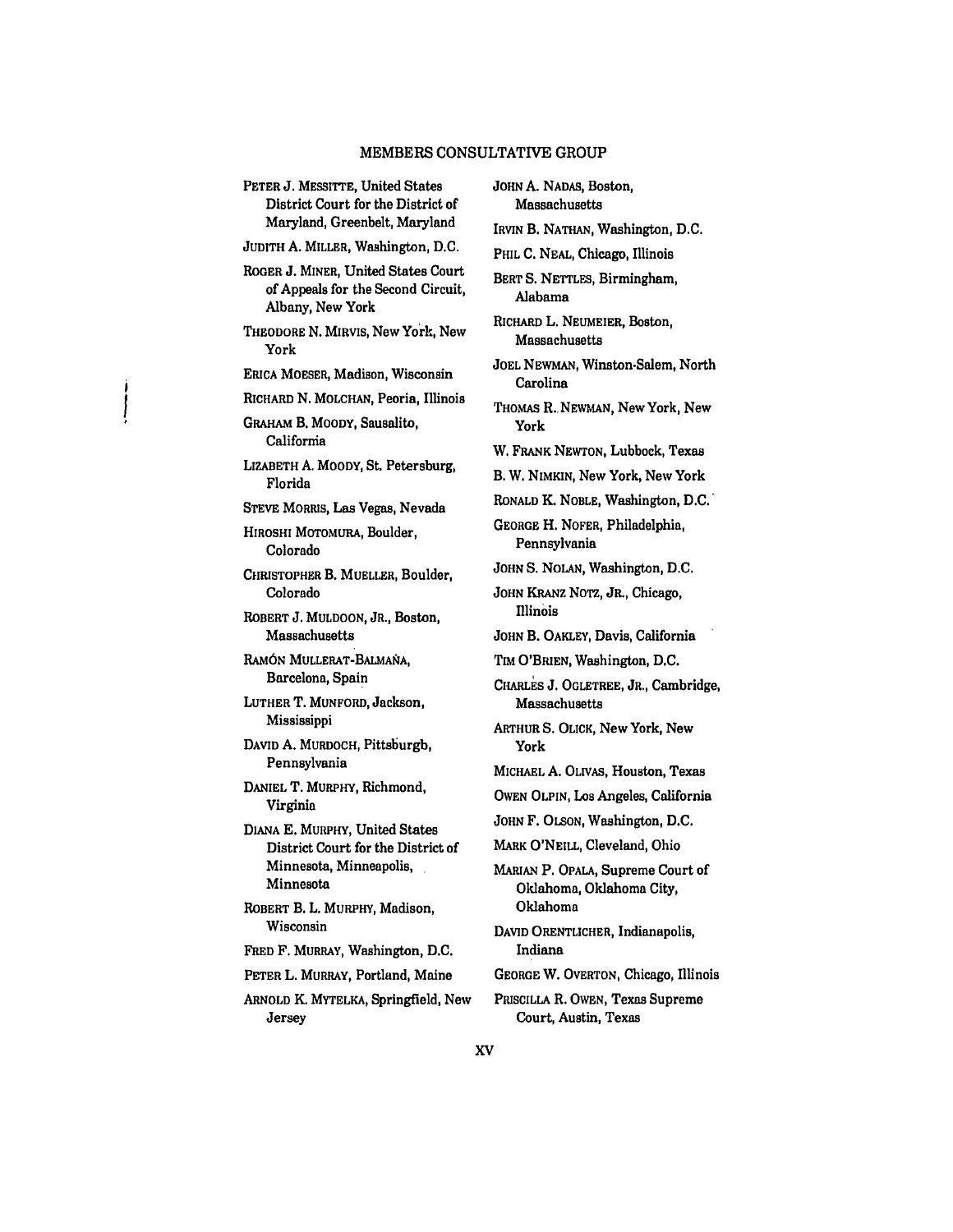**ANTHONY J. PAGANO, San Francisco,** California ROGER PARK, Minneapolis, Minnesota **JEFFREY** A. PARNESS, DeKalb, Illinois LAWRENCE **B.** PEDOWITZ, New York, New York KENNETH L. PENEGAR, Dallas, Texas JEFFREY **N. PENNELL,** Atlanta, Georgia DENNIS M. PERLUSS, Los Angeles, California BERNARD PETRIE, San Francisco, California CHARLES W. PETTY, JR.jWashington, **D.C.** CARTER **G.** PHILLIPS, Washington, **D.C.** JERRY J. PHILLIPS, Knoxville, Tennessee MARY KRISTINA PICKERING, Las Vegas, Nevada PHILIP **C.** PINSKY, Syracuse, New York BETTINA B. PLEVAN, New York, New York **JACK** W. PLOWMAN, Pittsburgh, Pennsylvania JUDD **N.** POFFINBERGER, JR., Pittsburgh, Pennsylvania DONALD **J.** POLDEN, Memphis, Tennessee LEON B. POLSKY, New York, New York F. **WALLACE** POPE, JR., Clearwater, Florida **ALAN E.** POPKIN, St. Louis, Missouri ROBERT **C.** POST, Berkeley, California FRANKLIN **POUL,** Philadelphia, Pennsylvania BURNELE V. POWELL, Chapel Hill, North Carolina H. JEFFERSON POWELL, Durham, North Carolina

JAMES Y. PRESTON, Charlotte, North **.**Carolina EDGAR ALLEN PRICHARD, McLean, **,** Virginia FREDERICK **A.** PROvORNY, Washington, **D.C.** ROGER V. PUGH, JR., New York, New York CHARLES **J.** QUEENAN, JR., Pittsburgh, Pennsylvania SHELDON RAAB, **NEW** YORK, New York ROBERT **D.** RACHLIN, Burlington, Vermont MYRNA **SHARON** RAEDER, Los Angeles, California GERALD S. REAMEY, San Antonio, Texas BERNARD D. REAMS, JR., New Rochelle, New York THOMAS M. REAVLEY, United States Court of Appeals for the Fifth Circuit, Austin, Texas BRIAN J. REDDING, Chicago, Illinois NORMAN REDLICH, New York, New York JOE R. REEDER, Washington, **D.C.** CURTIS R. REITZ, Philadelphia, Pennsylvania **DOUG** RENDLEMAN, Lexington, Virginia HUGH E. REYNOLDS, JR., Indianapolis, Indiana PATRICK W. RICHARDSON, Huntsville, Alabama MARTIN F. RICHMAN, New York, New York BRETT **A.** RINGLE, Dallas, Texas KENNETH F. RIPPLE, United States Court of Appeals for the Seventh Circuit, South Bend, Indiana ARVID E. ROACH II, Washington, D.C.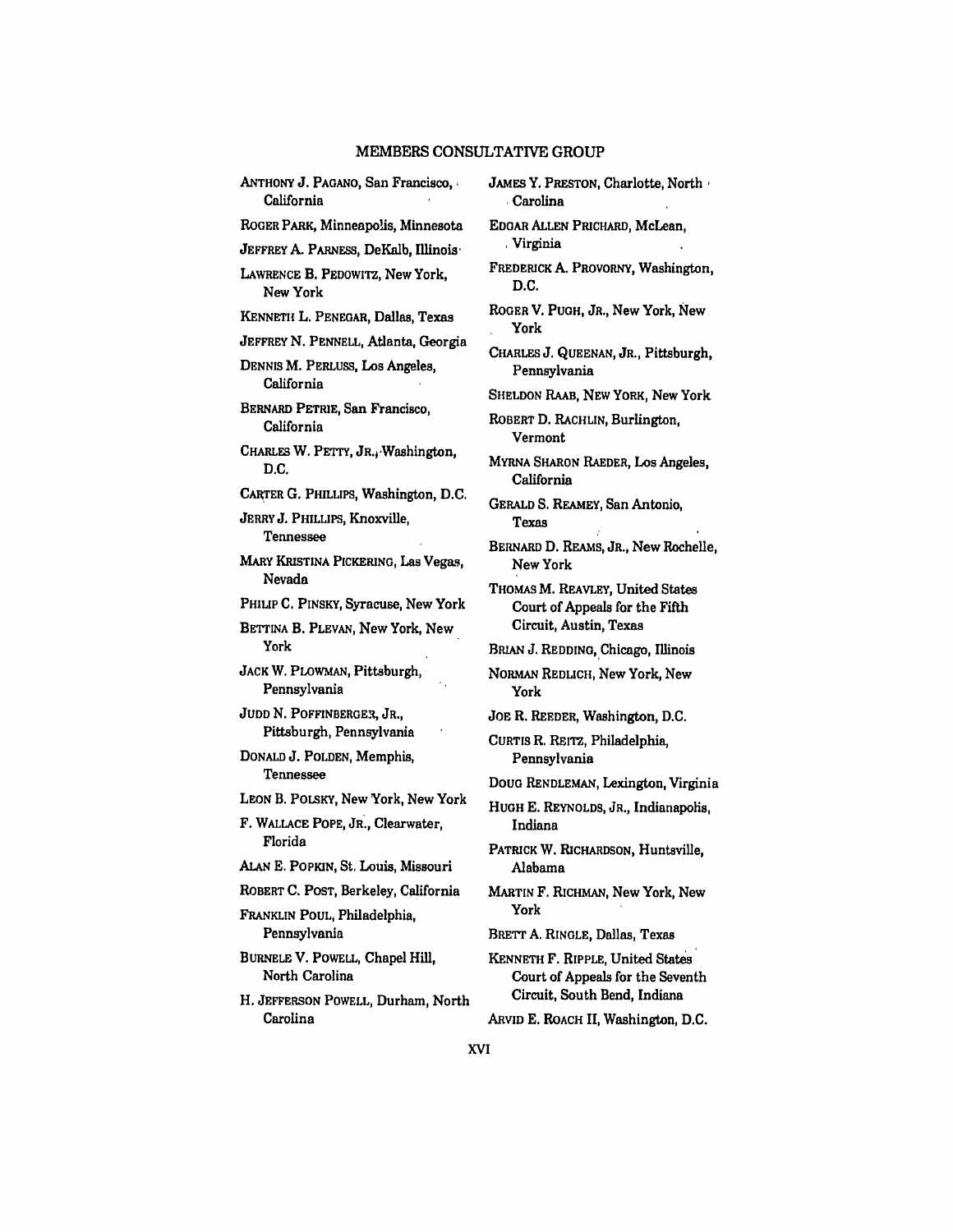A. JAMES ROBERTSON, **II,** Superior Court of San Francisco, San Francisco, California JAMES L. ROBERTSON, Jackson, Mississippi JAMES K. **ROBINSON,** Detroit, Michigan RUSSELL M. **ROBINSON, II,** Charlotte, North Carolina WM. T. ROBINSON **III,** Covington, Kentucky EDWARD B. ROCK, Philadelphia, Pennsylvania H. **C.** ROEMER, Winston-Salem, North Carolina RONALD **S.** ROLFE, New York, New York JONATHAN ROSE, Tempe, Arizona JEFFREY **A.** ROSEN, Washington, **D.C. LEE** H. ROSENTHAL, United States District Court for the Southern District of Texas, Houston, Texas SETH ROSNER, Greenwich, New York RONALD D. **ROTUNDA,** Champaign, Illinois THOMAS F. RYAN, Chicago, Illinois JAMES **D. ST.** CLAIR, Boston, Massachusetts **JOHN** L. **SALTONSTALL,** JR., Brookline, Massachusetts **STEPHEN** L. **SALTONSTALL,** Manchester Village, Vermont L. F. **SAMS,** JR., Tupelo, Mississippi PETER M. SAPAROFF, Boston, Massachusetts MARK **SARGENT,** Baltimore, Maryland LEONARD SARNER, Philadelphia, Pennsylvania JAMES E. SCARBORO, Denver, Colorado JOHN D. SCARLETT, Winston-Salem, North Carolina DEBORAH H. **SCHENK,** New York, New York Texas Arizona Texas Texas New York York D.C. Pennsylvania Pennsylvania Virginia California Wisconsin DEANNE **C.** SIEMER, Washington, **D.C.**

DAVID **A.** SCHLUETER, San Antonio, DANIEL M. SCHNEIDER, DeKalb, Illinois THEODORE J. SCHNEYER, Tucson, SOL SCHREIBER, New York, New York EDWARD L. SCHRENK, San Antonio, CHARLES W. SCHWARTZ, Houston, HERBERT F. SCHWARTZ, New York, MARVIN SCHwARTZ, New York, New VICTOR E. SCHWARTZ, Washington, JOHN J. **SCIULLO,** Pittsburgh, MARY DAVIES SCOTT, United States Bankruptcy Courts for the Eastern and Western Districts of Arkansas, Little Rock, Arkansas L. P. **SCRIGGINS,** Baltimore, Maryland IRVING R. SEGAL, Philadelphia, CARL M. SELINGER, Morgantown, West MARC M. SELTZER, Los Angeles, MICHAEL L. SHAKmAN, Chicago, Illinois NORMA L. SHAPIRO, United States District Court for the Eastern District of Pennsylvania, Philadelphia, Pennsylvania STEPHEN M. SHAPIRO, Chicago, Illinois GARY E. SHERMAN, Port Wing,

**XVII**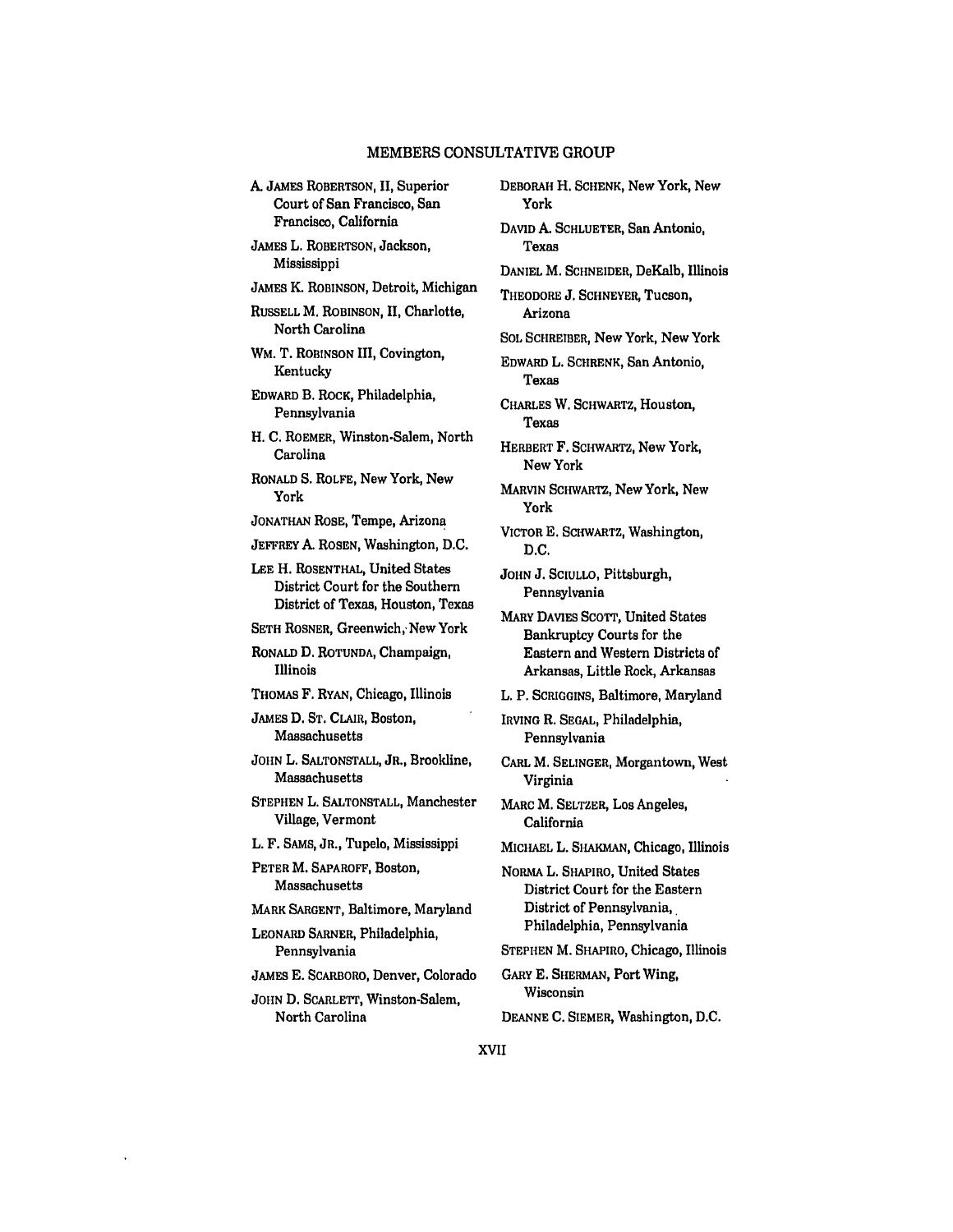| CAROLINE M. SIMON, Philadelphia, |  |
|----------------------------------|--|
| Pennsylvania                     |  |

JOSEPH SIMS, Washington, D.C.

MARSHALL L. SMALL, San Francisco, California

LINDA **0.** SMIDDY, South Royalton, Vermont

BEVERLY MCQUEARY SMITH, Huntington, New York

GERALD K. SMITH, Phoenix, Arizona

JEFFREY M. SMITH, Atlanta, Georgia

RICHARD B. SMITH, New York, New York

RODNEY K. SMITH, Missoula, Montana

WM. REECE SMITH, JR., Tampa, Florida

**CHRISTINA** A. SNYDER, United States District Court for the Central District of California, Los Angeles, California

**JEROLD S.** SOLOVY, Chicago, Illinois

THEODORE M. SPACE, Hartford, Connecticut

MARGARET POLES SPENCER, General District Court - Civil Division, Richmond, Virginia

JONATHAN M. STEIN, Philadelphia, Pennsylvania

MARC I. STEINBERG, Dallas, Texas

JEFFREY W. STEMPEL, Tallahassee, Florida

**EDWIN** H. STERN, New Jersey Superior Court, Appellate Division, Morristown, New Jersey

JOEL H. STERNS, Trenton, New Jersey

CHARLES H. STILL, Houston, Texas

SHALE **D.** STILLER, Baltimore, Maryland

DONALD **I** STRAUBER, New York, New York

JAMES **A.** STRAZZELLA, Bala Cynwyd, Pennsylvania

GuY MILLER STRUVE, New York, New York

**CLINTON A.** STUNTEBECK, Philadelphia, Pennsylvania

JOHN T. SUBAK, Philadelphia, Pennsylvania

ELI H. SUBIN, Orlando, Florida

BARRY SULLIVAN, Lexington, Virginia

PATRICK **JAMES** SULLIVAN, San Diego, California

STEPHEN **D.** SUSMAN, Houston, Texas

RICHARD L. SUTTON, Wilmington, Delaware

KENT D. SYVERUD, Ann Arbor, Michigan

BLAKE TARTT, Houston, Texas

MICHELE TARUFFO, Pavia, Italy

H. SIMMONS TATE, JR., Columbia, South Carolina

CAROLYN ENGEL TEMIN, Pennsylvania Court of Common Pleas, First Judicial District, Philadelphia, Pennsylvania

PARKER **D.** THOMSON, Miami, Florida

GRAY THORON, Ithaca, New York

**DAVID G.** TRAGER, Brooklyn, New York

WILLIS R. TRIBLER, Chicago, Illinois

**J.** RONALD TROST, New York, New York

BOWEN H. TUCKER, Chicago, Illinois

BARBARA **D. UNDERWOOD,** New York, New York

JAMES **A. URDAN,** Milwaukee, Wisconsin

JAMES M. VACHÉ, Spokane, Washington

DEBRA A. VALENTINE, Washington, D.C.

ANTHONY VAN WESTRUM, Denver, Colorado

XVIII